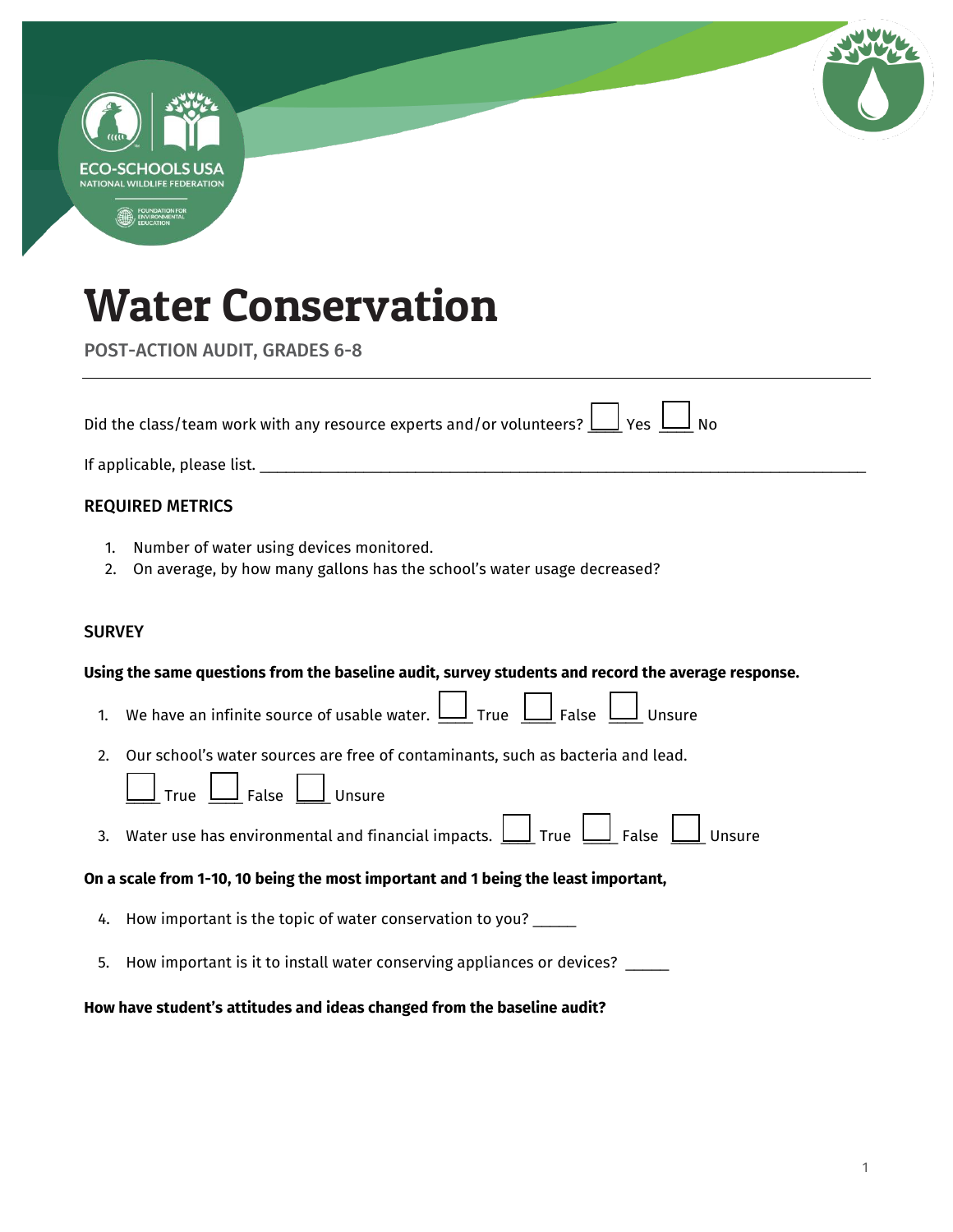

POST-ACTION AUDIT, GRADES 6-8



### TABLE 1. DEFINING THE STUDY SITE

|    | Since the baseline audit have the school's water      |                                                                |
|----|-------------------------------------------------------|----------------------------------------------------------------|
|    | sources been tested (first test or follow-up test)    |                                                                |
|    | for the following contaminants.*                      | Lead $\bigsqcup$ bacteria $\bigsqcup$ iron $\bigsqcup$ mercury |
|    | (faucets, fountains, showers)                         |                                                                |
|    | 2016 WIIN Act - Provision, Sec. 2107: Lead testing in | copper $\bigsqcup$ nitrates $\bigsqcup$ unsure                 |
|    | school and child care program drinking water          |                                                                |
| 2. | The results of the tests and actions if needed were   |                                                                |
|    | made available to the school community.               | Yes<br>No<br>N/A                                               |
| 3. | Is the school and district on a track to spend more   |                                                                |
|    | or less than was estimated in the baseline audit?     | Information Unavailable<br><b>Less</b>                         |

\*Do you have questions regarding water quality at school? The Healthy Schools Pathway can help. If the team needs a timely response, please contact us at **eco-schoolsusa@nwf.org**.

### HEATING AND AIR CONDITIONING (HVAC)

#### CHART 1. HEATING AND AIR CONDITIONING (HVAC)

| 1. As the result of the team's action plan have new |                      |
|-----------------------------------------------------|----------------------|
| units been installed or is an update or             | $\Box$ Yes $\Box$ No |
| replacement plan in place?                          |                      |

### **Think about the following questions as you summarize the information in Chart 1.**

- 1. If applicable, how was this information used in the development of the action plan?
- 2. If students designed alternative systems, summarize the experience or add photos below.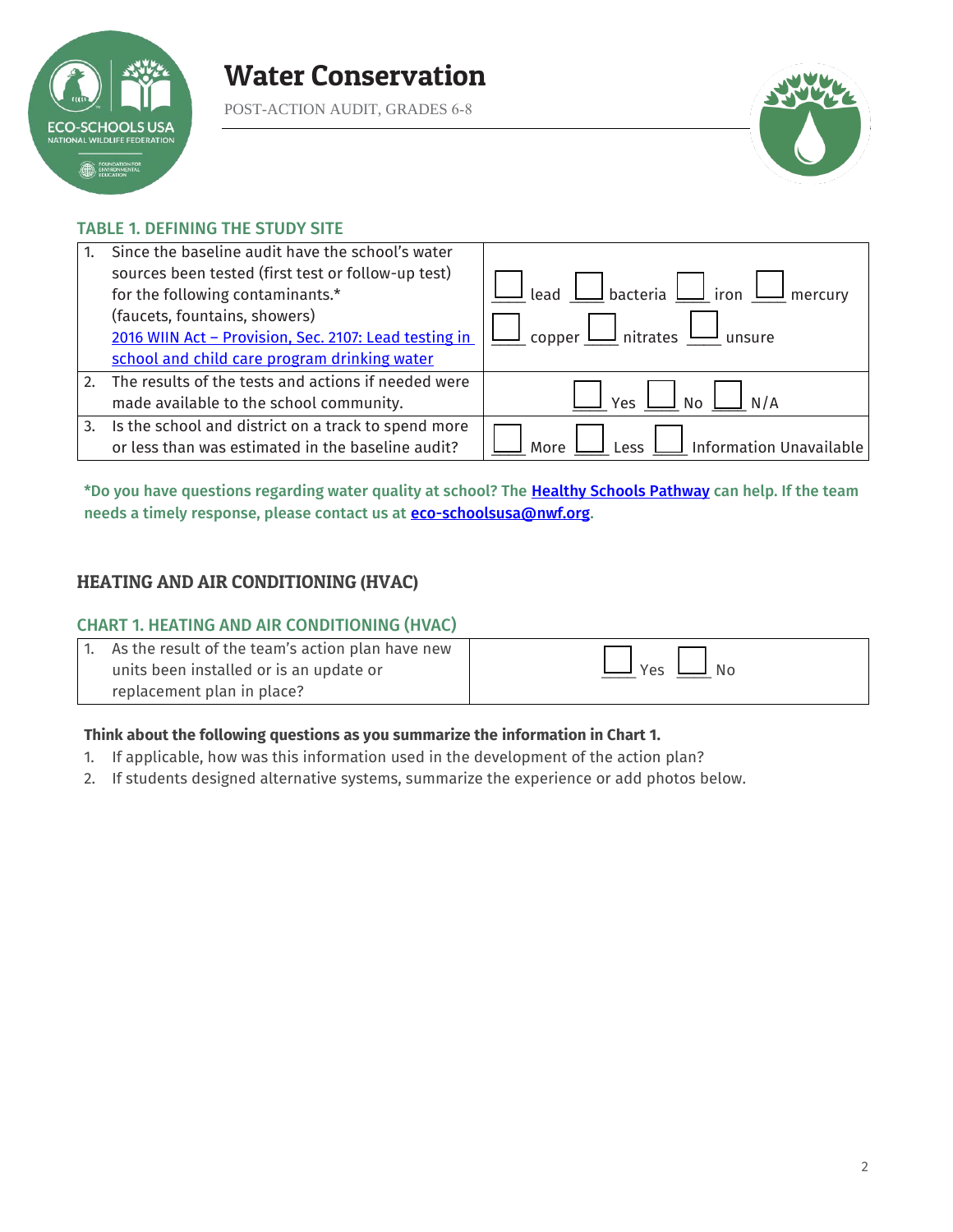

POST-ACTION AUDIT, GRADES 6-8



### IRRIGATION

### CHART 2. GENERAL IRRIGATION

| 1. | During the baseline audit, team members walked<br>the school grounds to observe land cover. Has<br>land cover changed anywhere on the school<br>grounds?                                 | ۵۹/<br>If yes, explain. $\_\_$         |
|----|------------------------------------------------------------------------------------------------------------------------------------------------------------------------------------------|----------------------------------------|
| 2. | Is the school or district on track to spend more<br>or less on irrigation than is expected?                                                                                              | $\Box$ Information Unavailable<br>More |
| 3. | Review the average rainfall from the baseline<br>audit. For the current year, are monthly averages<br>near (+ or - 2 degrees), below or above average.<br>https://www.usclimatedata.com/ | $\Box$ $_{\rm Below}$ L<br>Average L   |

### CHART 3. IRRIGATION SYSTEMS AND SPRINKLERS

| 1. | Did the team's action plan address issues found<br>with the school's irrigation system and/or<br>sprinklers?        | Υρς<br>Explain: |
|----|---------------------------------------------------------------------------------------------------------------------|-----------------|
| 2. | Do team members have a reporting system in<br>place for water leaks, broken heads, or<br>malfunctioning sprinklers? | ٧ρς             |

### **Think about the following questions as you summarize the information in Charts 2 and 3.**

- 1. What did teams/classes learn about irrigation as it relates to water conservation strategies at the school?
- 2. Describe one action the team/class took to improve water conservation outside of the building?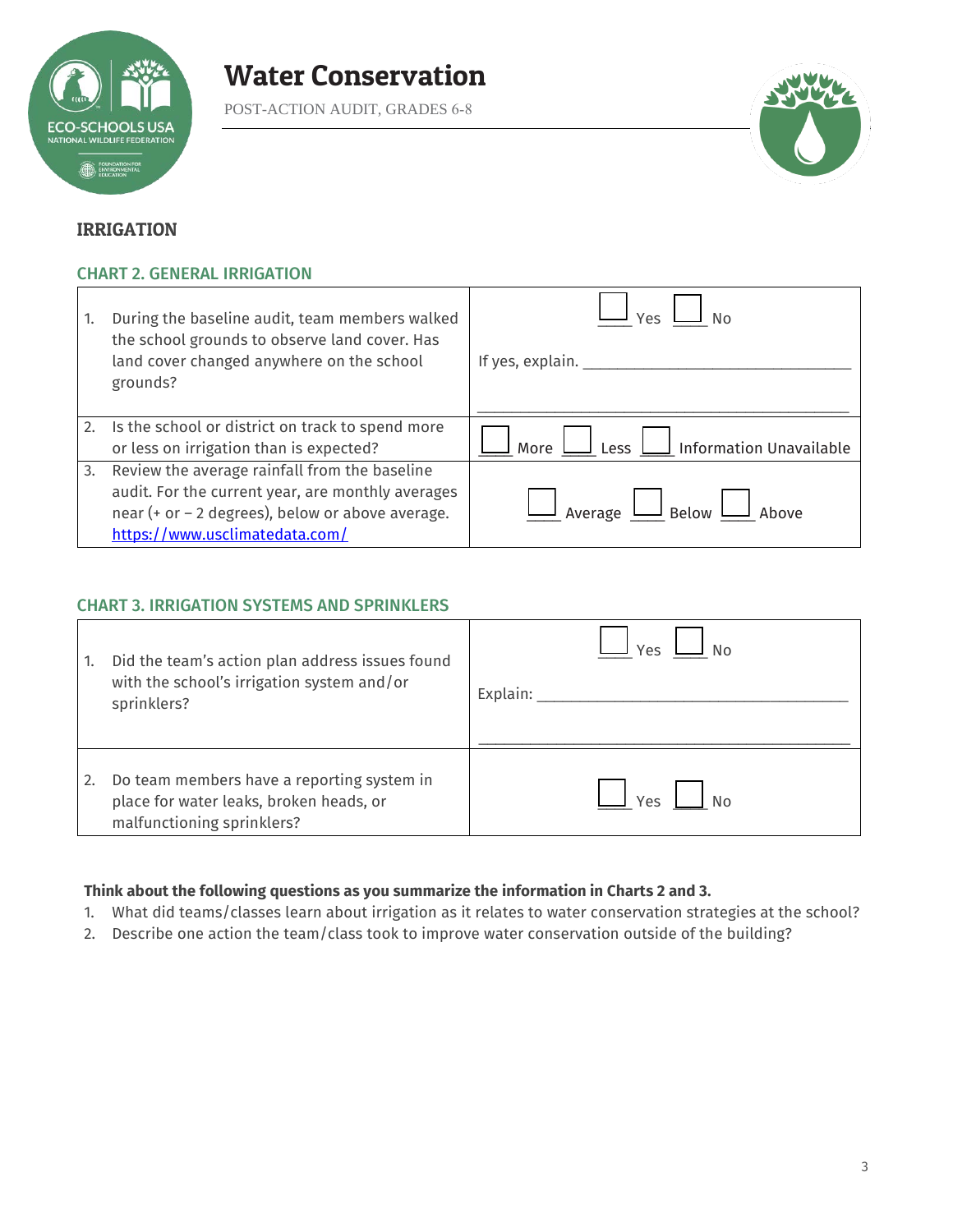

POST-ACTION AUDIT, GRADES 6-8



### CHART 4. SCHOOL BATHROOMS

Using the same school blueprint maps and locations, as used during the baseline audit, work with the team/class to complete the post-action audit charts and calculations. The collected data will be used to draw conclusion about water use, post-action.

(A) Automatic (S) Sensor (M) Manual (GPF) Gallons per Flush (GPM) Gallons per Minute

| <b>Location or</b><br><b>Room Number</b>                  | <b>Toilets</b> |   |     |            |    |                            | <b>Urinals</b> |                                                                                       |             |                            | <b>Bathroom Faucets</b>                                                               |            |                           | <b>Shower Heads</b>        |                           |            | <b>Other</b>              |   |   |   |
|-----------------------------------------------------------|----------------|---|-----|------------|----|----------------------------|----------------|---------------------------------------------------------------------------------------|-------------|----------------------------|---------------------------------------------------------------------------------------|------------|---------------------------|----------------------------|---------------------------|------------|---------------------------|---|---|---|
|                                                           | A              | S | M   | <b>GPF</b> | A  | $\mathsf{S}$               | M              | <b>GPF</b>                                                                            | Α           | S                          | $\mathsf{M}% _{T}=\mathsf{M}_{T}\!\left( a,b\right) ,\ \mathsf{M}_{T}=\mathsf{M}_{T}$ | <b>GPM</b> | $\boldsymbol{\mathsf{A}}$ | S                          | M                         | <b>GPM</b> | $\boldsymbol{\mathsf{A}}$ | S | M |   |
| Girls locker room<br>next to Gym A                        |                |   | X   | 3.5        |    |                            |                |                                                                                       | $\mathbf X$ |                            |                                                                                       | 2.5        |                           |                            | $\boldsymbol{\mathsf{X}}$ | 2.5        |                           |   |   |   |
|                                                           |                |   |     |            |    |                            |                |                                                                                       |             |                            |                                                                                       |            |                           |                            |                           |            |                           |   |   |   |
|                                                           |                |   |     |            |    |                            |                |                                                                                       |             |                            |                                                                                       |            |                           |                            |                           |            |                           |   |   |   |
|                                                           |                |   |     |            |    |                            |                |                                                                                       |             |                            |                                                                                       |            |                           |                            |                           |            |                           |   |   |   |
|                                                           |                |   |     |            |    |                            |                |                                                                                       |             |                            |                                                                                       |            |                           |                            |                           |            |                           |   |   |   |
|                                                           |                |   |     |            |    |                            |                |                                                                                       |             |                            |                                                                                       |            |                           |                            |                           |            |                           |   |   |   |
|                                                           |                |   |     |            |    |                            |                |                                                                                       |             |                            |                                                                                       |            |                           |                            |                           |            |                           |   |   |   |
| <b>Total appliance</b><br>numbers observed                | A              |   | S   | M          | A  |                            | $\mathsf{S}$   | $\mathsf{M}% _{T}=\mathsf{M}_{T}\!\left( a,b\right) ,\ \mathsf{M}_{T}=\mathsf{M}_{T}$ | A           |                            | S                                                                                     | M          | $\mathbb A$               |                            | S                         | M          | Α                         |   | S | M |
| at each location                                          |                |   |     |            |    |                            |                |                                                                                       |             |                            |                                                                                       |            |                           |                            |                           |            |                           |   |   |   |
| Any observed leaks?<br>Yes<br>$\mathbb{R}^n$<br><b>No</b> |                |   | Yes |            | No | $\Box$<br>Yes<br><b>No</b> |                |                                                                                       |             | $\Box$<br>Yes<br><b>No</b> |                                                                                       |            |                           | $\Box$<br>Yes<br><b>No</b> |                           |            |                           |   |   |   |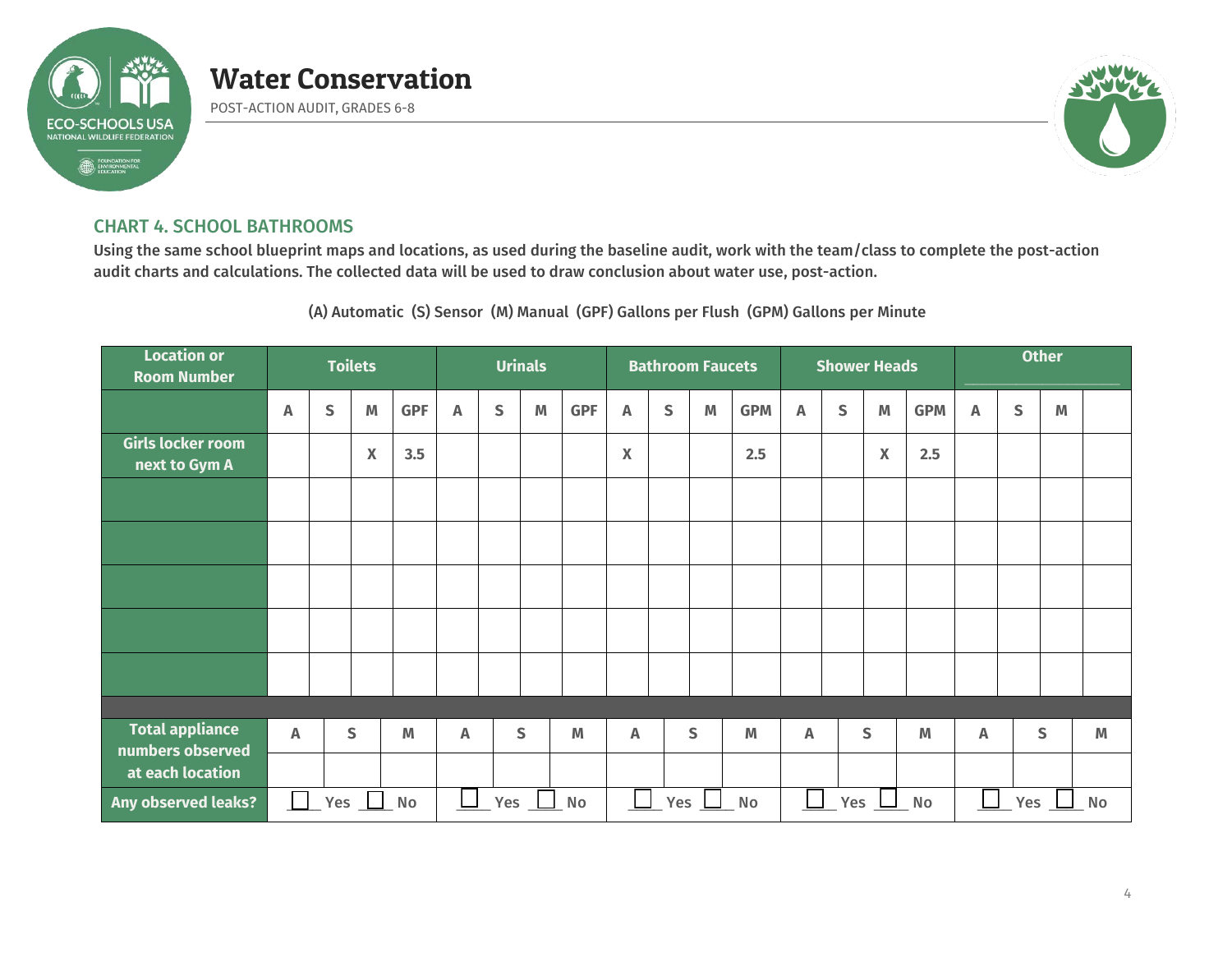

BASELINE AUDIT, GRADES 6-8



### CHART 5. KITCHEN

Collect data on up to three areas that best represent the kitchen equipment found at the school. For safety reason, student may not be allowed in the kitchen area. If that is the case, work with the kitchen manager to collect the data.

(A) Automatic (S) Sensor (M) Manual (GPF) Gallons per Minute (GPM) Gallons per Hour

| <b>Location or</b><br><b>Room Number</b>   | <b>Sinks</b> |   |            |                |                           | <b>Sink Disposal</b> |   | <b>Dishwashers</b> |                           |   |   |            |                           | <b>Steamers</b> |   | <b>Other</b>            |   |   |              |   |
|--------------------------------------------|--------------|---|------------|----------------|---------------------------|----------------------|---|--------------------|---------------------------|---|---|------------|---------------------------|-----------------|---|-------------------------|---|---|--------------|---|
|                                            | Α            | S | M          | <b>GPM</b>     | Α                         | S                    | M | <b>GPM</b>         | $\boldsymbol{\mathsf{A}}$ | S | M | <b>GPM</b> | Α                         | $\mathsf{s}$    | M | <b>GPH</b>              | Α | S | M            |   |
|                                            |              |   |            |                |                           |                      |   |                    |                           |   |   |            |                           |                 |   |                         |   |   |              |   |
|                                            |              |   |            |                |                           |                      |   |                    |                           |   |   |            |                           |                 |   |                         |   |   |              |   |
|                                            |              |   |            |                |                           |                      |   |                    |                           |   |   |            |                           |                 |   |                         |   |   |              |   |
|                                            |              |   |            |                |                           |                      |   |                    |                           |   |   |            |                           |                 |   |                         |   |   |              |   |
| <b>Total appliance</b><br>numbers observed | $\mathbb{A}$ |   | S          | M              | $\boldsymbol{\mathsf{A}}$ |                      | S | M                  | Α                         |   | S | M          | $\boldsymbol{\mathsf{A}}$ |                 | S | M                       | Α |   | $\mathsf{S}$ | M |
| at each location                           |              |   |            |                |                           |                      |   |                    |                           |   |   |            |                           |                 |   |                         |   |   |              |   |
| Any observed leaks?                        |              |   | Yes $\Box$ | N <sub>o</sub> | Yes<br><b>No</b>          |                      |   |                    | Yes<br><b>No</b>          |   |   | Yes<br>No  |                           |                 |   | <b>Yes</b><br><b>No</b> |   |   |              |   |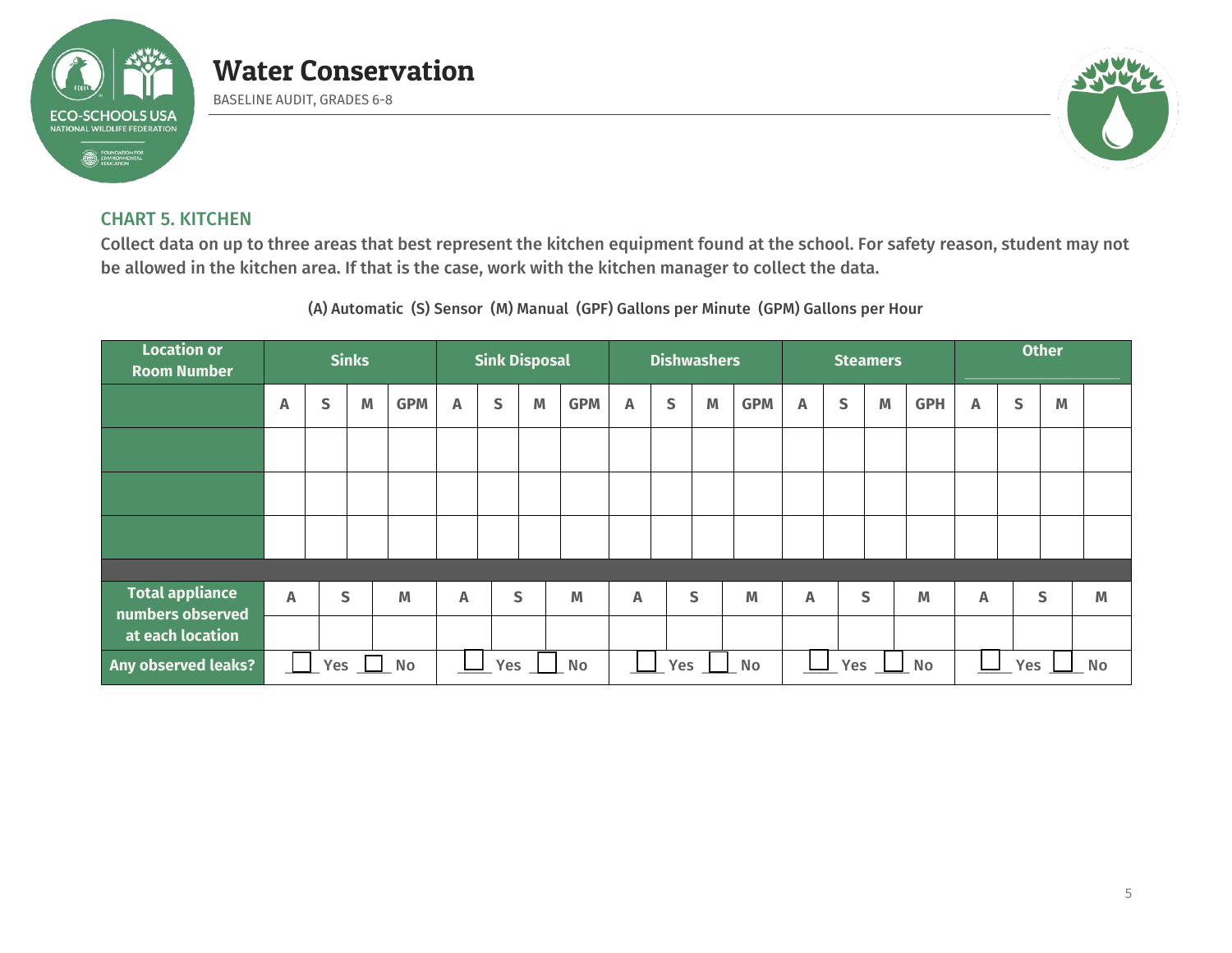

BASELINE AUDIT, GRADES 6-8



### CHART 6. OTHER WATER USING APPLIANCES

Collect data on up to five areas that best represent other water using appliances or devices found at school.

(A) Automatic (S) Sensor (M) Manual (GPHP) Gallons per Hundred Pounds (GPM) Gallons per Minute (GPL) Gallons per Load

| <b>Location or</b><br><b>Room Number</b> |   |           | <b>Ice Makers</b> |                |        |   | <b>Lab Faucets</b> |            | <b>Clothes Washing</b><br><b>Machines</b> |              |   |            | <b>Utility Closet(s) or</b><br><b>Other Faucets</b> |              |               |            |   |              |                                                                                       | <b>Water Fountains</b> | <b>Other</b> |     |   |           |
|------------------------------------------|---|-----------|-------------------|----------------|--------|---|--------------------|------------|-------------------------------------------|--------------|---|------------|-----------------------------------------------------|--------------|---------------|------------|---|--------------|---------------------------------------------------------------------------------------|------------------------|--------------|-----|---|-----------|
|                                          | A | ${\sf S}$ | M                 | <b>GPHP</b>    | Α      | S | M                  | <b>GPM</b> | Α                                         | $\mathsf{s}$ | M | <b>GPL</b> | Α                                                   | $\mathsf{S}$ | M             | <b>GPM</b> | A | $\mathsf{S}$ | $\mathsf{M}% _{T}=\mathsf{M}_{T}\!\left( a,b\right) ,\ \mathsf{M}_{T}=\mathsf{M}_{T}$ | <b>GPH</b>             | A            | S   | M |           |
|                                          |   |           |                   |                |        |   |                    |            |                                           |              |   |            |                                                     |              |               |            |   |              |                                                                                       |                        |              |     |   |           |
|                                          |   |           |                   |                |        |   |                    |            |                                           |              |   |            |                                                     |              |               |            |   |              |                                                                                       |                        |              |     |   |           |
|                                          |   |           |                   |                |        |   |                    |            |                                           |              |   |            |                                                     |              |               |            |   |              |                                                                                       |                        |              |     |   |           |
|                                          |   |           |                   |                |        |   |                    |            |                                           |              |   |            |                                                     |              |               |            |   |              |                                                                                       |                        |              |     |   |           |
|                                          |   |           |                   |                |        |   |                    |            |                                           |              |   |            |                                                     |              |               |            |   |              |                                                                                       |                        |              |     |   |           |
|                                          |   |           |                   |                |        |   |                    |            |                                           |              |   |            |                                                     |              |               |            |   |              |                                                                                       |                        |              |     |   |           |
| <b>Total</b><br>appliance                | A |           | S                 | M              | A      |   | $\mathsf{S}$       | M          | A                                         |              | S | M          | A                                                   |              | S             | M          | Α |              | S                                                                                     | M                      | A            |     | S | M         |
| numbers<br>observed at<br>each location  |   |           |                   |                |        |   |                    |            |                                           |              |   |            |                                                     |              |               |            |   |              |                                                                                       |                        |              |     |   |           |
| Any observed<br>leaks?                   |   |           | $\Box$ Yes $\Box$ | N <sub>o</sub> | $\Box$ |   |                    | $Yes$ Mo   |                                           |              |   | $Yes$ No   | $\Box$                                              |              | _ Yes $\perp$ | $N$ o      |   |              |                                                                                       | $\Box$ Yes $\Box$ No   |              | Yes |   | <b>No</b> |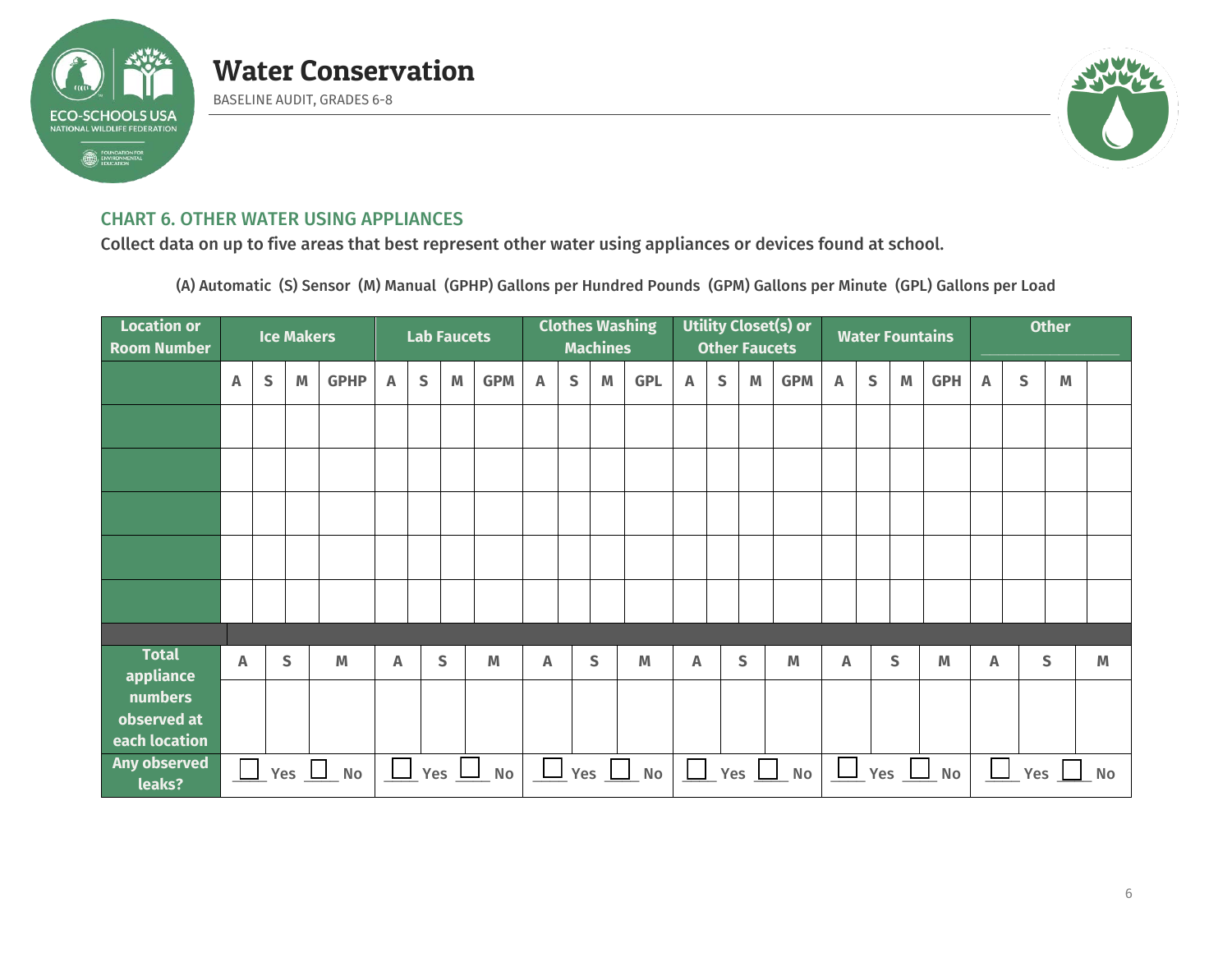

POST-ACTION AUDIT, GRADES 6-8



### **Think about the following questions as you summarize the information in Charts 4-6.**

- 1. How has water use changed in the school building?
- 2. If the district can provide district or school water use data, has water consumption at the school declined?
- 3. Describe one action the team/class took to improve water conservation inside the building?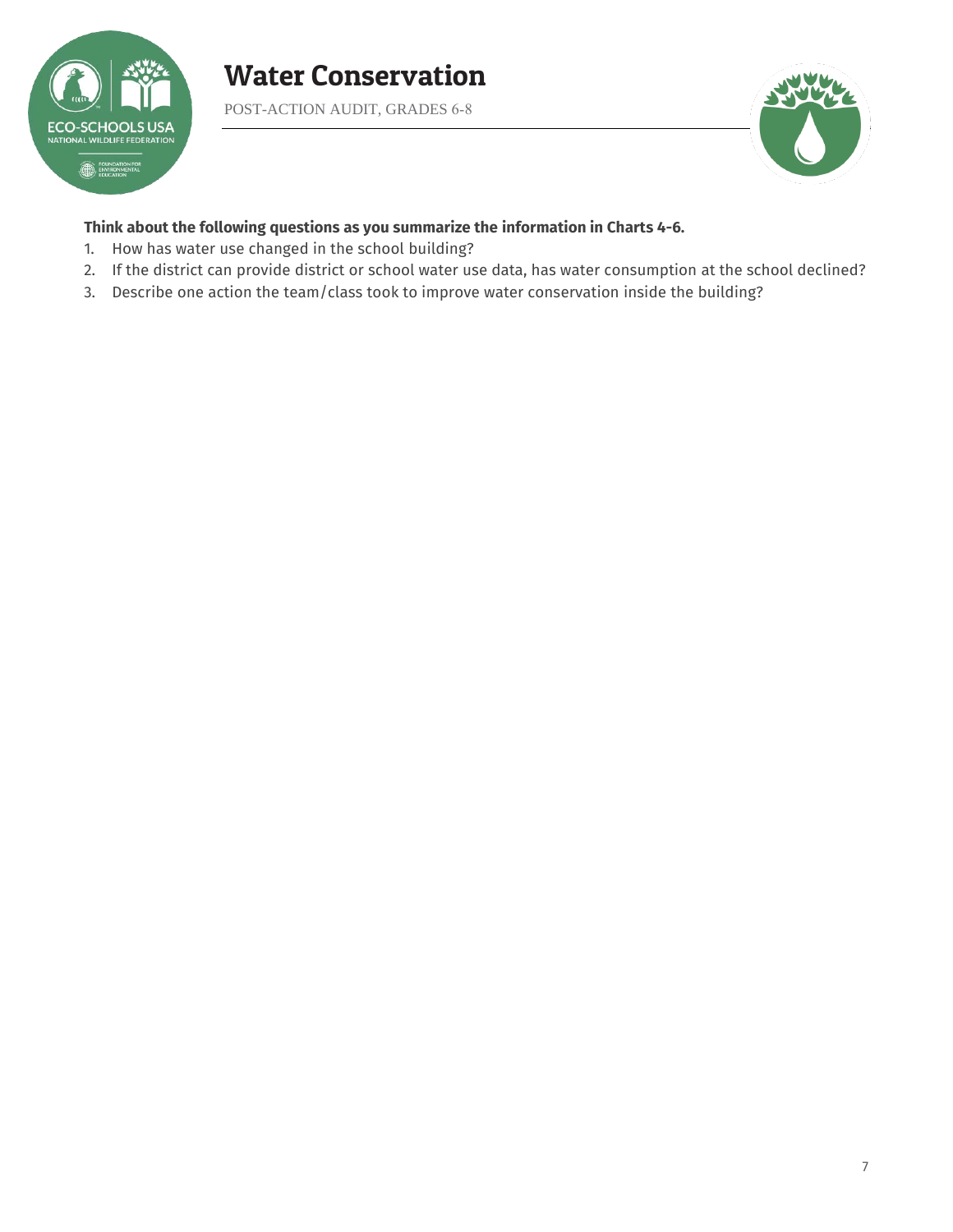

POST-ACTION AUDIT, GRADES 6-8



## TABLE 2. WATER CONSERVING APPLIANCES, DEVICES AND PRACTICES

| 1. | Is the school certified as an Energy Star School?                                                              | Certified prior to the audits<br>Certified as a result our action plan<br>No                                                                                                                                 |
|----|----------------------------------------------------------------------------------------------------------------|--------------------------------------------------------------------------------------------------------------------------------------------------------------------------------------------------------------|
| 2. | Do all indoor faucets/showerheads have aerators?                                                               | Aerators installed prior to audits<br>Aerators installed as a result of our<br>action plan<br>No                                                                                                             |
| 3. | Do any appliances and/or devices bear the WaterSense<br>label? https://www.epa.gov/watersense/types-facilities | More than 50% of our school's<br>appliances had the Watersense label<br>prior to the audits<br>More than 50% of our school's<br>appliances bear the WaterSense label<br>as a result of our action plan<br>No |
| 4. | Estimate what percentage of the school's toilets and<br>urinals are considered low-flow/high-efficiency?       | More than 50% of our toilets and<br>urinals were considered low-<br>flow/high-efficiency prior to the<br>audits<br>% as a result of our action plan                                                          |
| 5. | Does the school use greywater?<br>https://greywateraction.org/greywater-reuse/                                 | Greywater use was in place prior to the<br>audits<br>Greywater use is in place as the result<br>of our action plan<br>No                                                                                     |

**Continued on the next page.**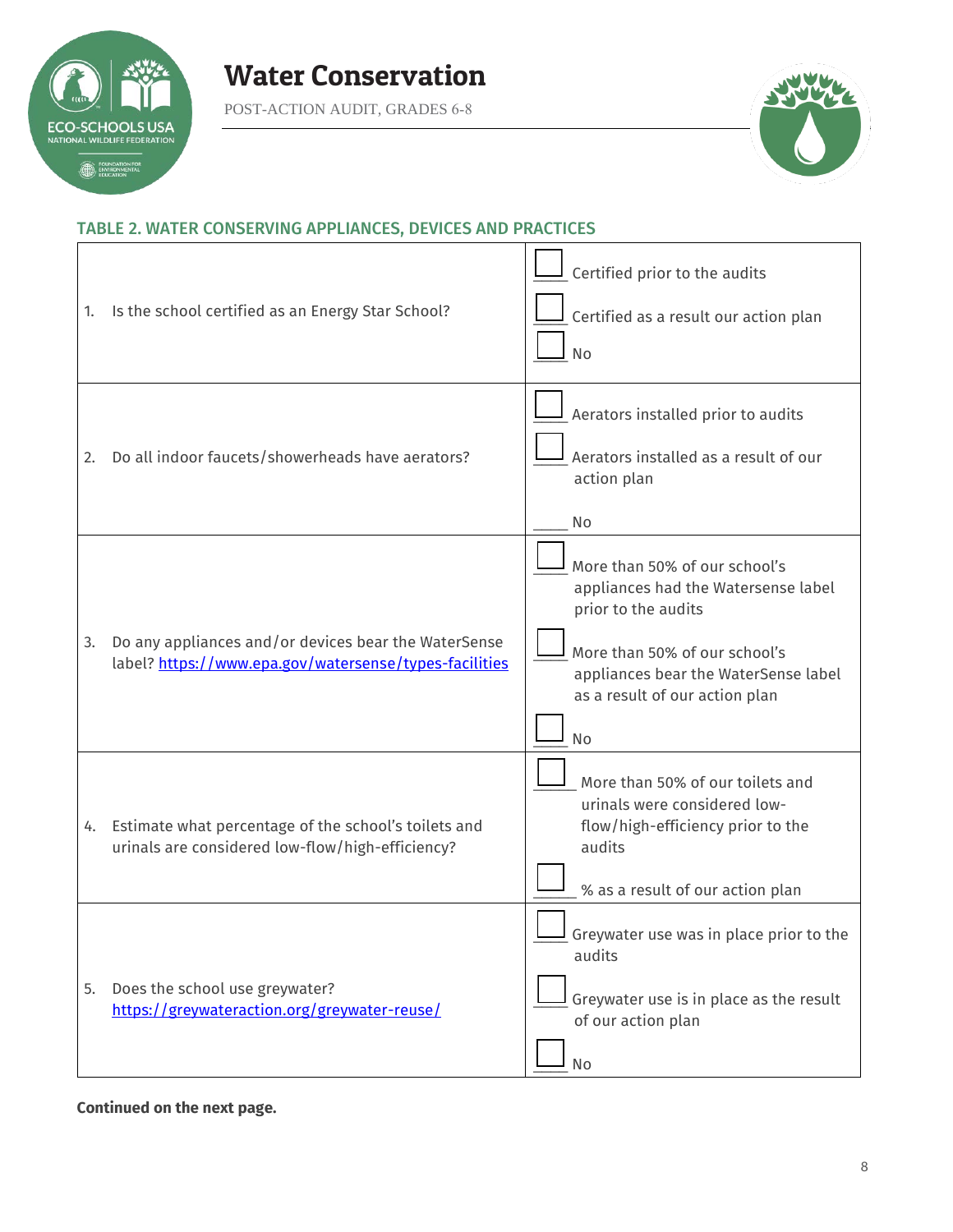

POST-ACTION AUDIT, GRADES 6-8



### TABLE 2. WATER CONSERVING APPLIANCES, DEVICES AND PRACTICES, CONTINUED

| 6. | Does the school have water bottle filling stations?                            | Stations were in place prior to our<br>audits<br>Stations are in place as a result of our<br>action plan<br>How many? |
|----|--------------------------------------------------------------------------------|-----------------------------------------------------------------------------------------------------------------------|
|    |                                                                                | No                                                                                                                    |
|    |                                                                                | Yes, this practice was in place prior to<br>the audits                                                                |
| 7. | Does the school encourage students to bring and use<br>reusable water bottles? | Yes, this practice is now in place as a<br>result of the action plan                                                  |
|    |                                                                                | No                                                                                                                    |
|    |                                                                                | Functioning rain barrels were in place<br>prior to our audits                                                         |
| 8. | Does the school have functioning rain barrels?                                 | $\overline{\mathsf{I}}$ Functioning rain barrels are in place as<br>a result of our action plan                       |
|    |                                                                                | How many?                                                                                                             |
|    |                                                                                | No                                                                                                                    |
|    |                                                                                | $\overline{\mathsf{I}}$ Functioning cisterns were in place prior<br>to our audits                                     |
|    | 9. Does the school have functioning cisterns?                                  | Functioning cisterns are in place as a<br>result of our action plan                                                   |
|    |                                                                                | How many?                                                                                                             |
|    |                                                                                | No                                                                                                                    |

**Continued on the next page.**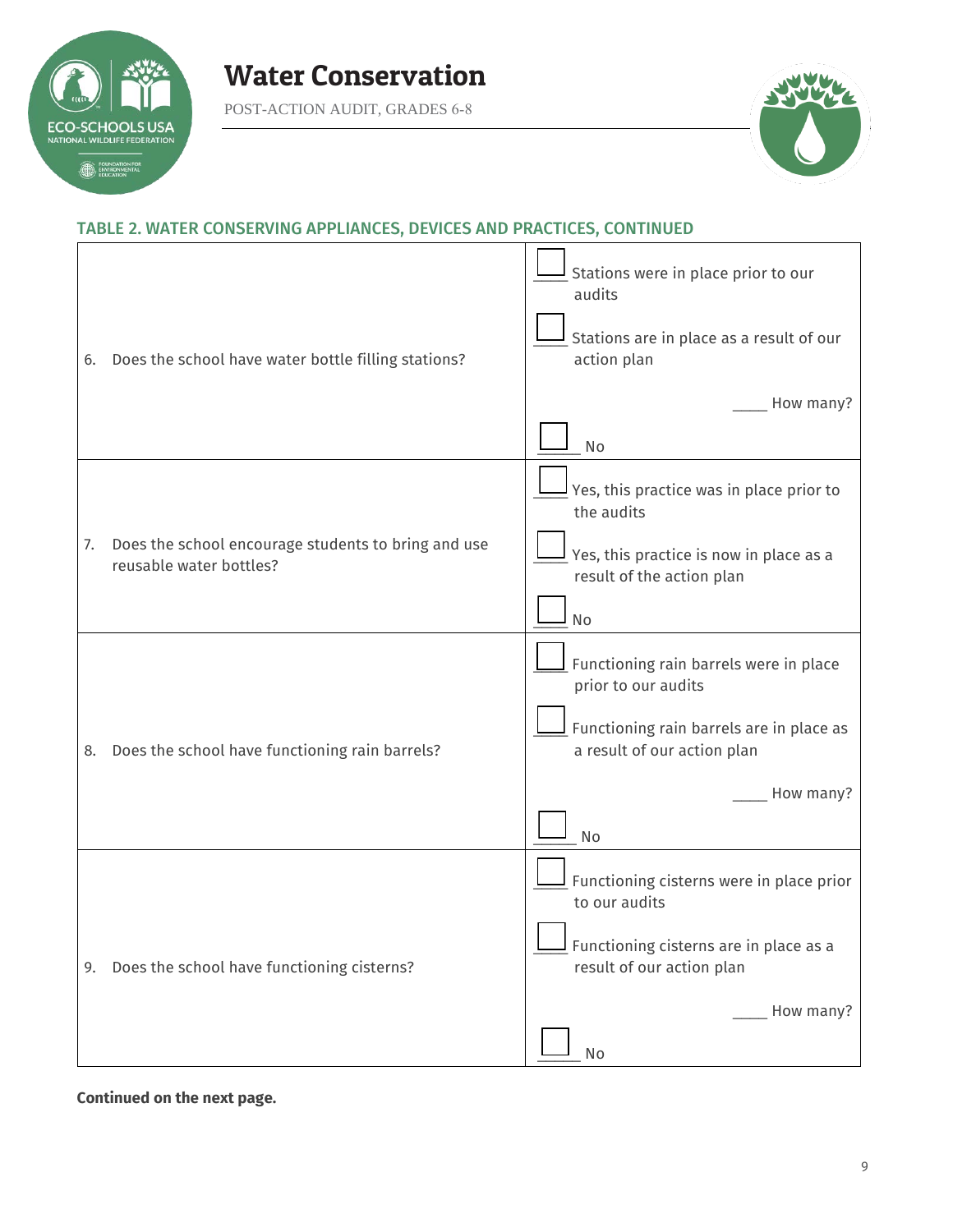

POST-ACTION AUDIT, GRADES 6-8



### TABLE 2. WATER CONSERVING APPLIANCES, DEVICES AND PRACTICES, CONTINUED

| 10. Does the school use native grasses, trees, shrubs and<br>flowers in its landscape design?                                                                                                        | This practice was in place prior to the<br>audits<br>This practice is in place as a result of<br>our action plan<br>Estimate % of native plants<br><b>No</b>                               |
|------------------------------------------------------------------------------------------------------------------------------------------------------------------------------------------------------|--------------------------------------------------------------------------------------------------------------------------------------------------------------------------------------------|
| 11. Do any parts of the school grounds use xeriscaping, have<br>installed rain gardens or bioretention ponds?                                                                                        | These water conserving practices were<br>in place prior to the audits<br>These water conserving practices are<br>now in place as a result of our action<br>plan<br>Estimate %<br><b>No</b> |
| 12. List any other new water conserving practices used at<br>the school. Provide practices not listed in the baseline<br>audit and were implemented as a direct result of the<br>team's action plan. |                                                                                                                                                                                            |

### **Think about the following question as you summarize the data in Table 2.**

- 1. Based on the responses in Table 2, would the team/class say the school's use of water conserving practices improved, stayed the same or declined? Explain.
- 2. How do water conserving practices impact other systems, such as ecosystems and biogeochemical cycles?
- 3. Describe one action students took to improve water stewardship?